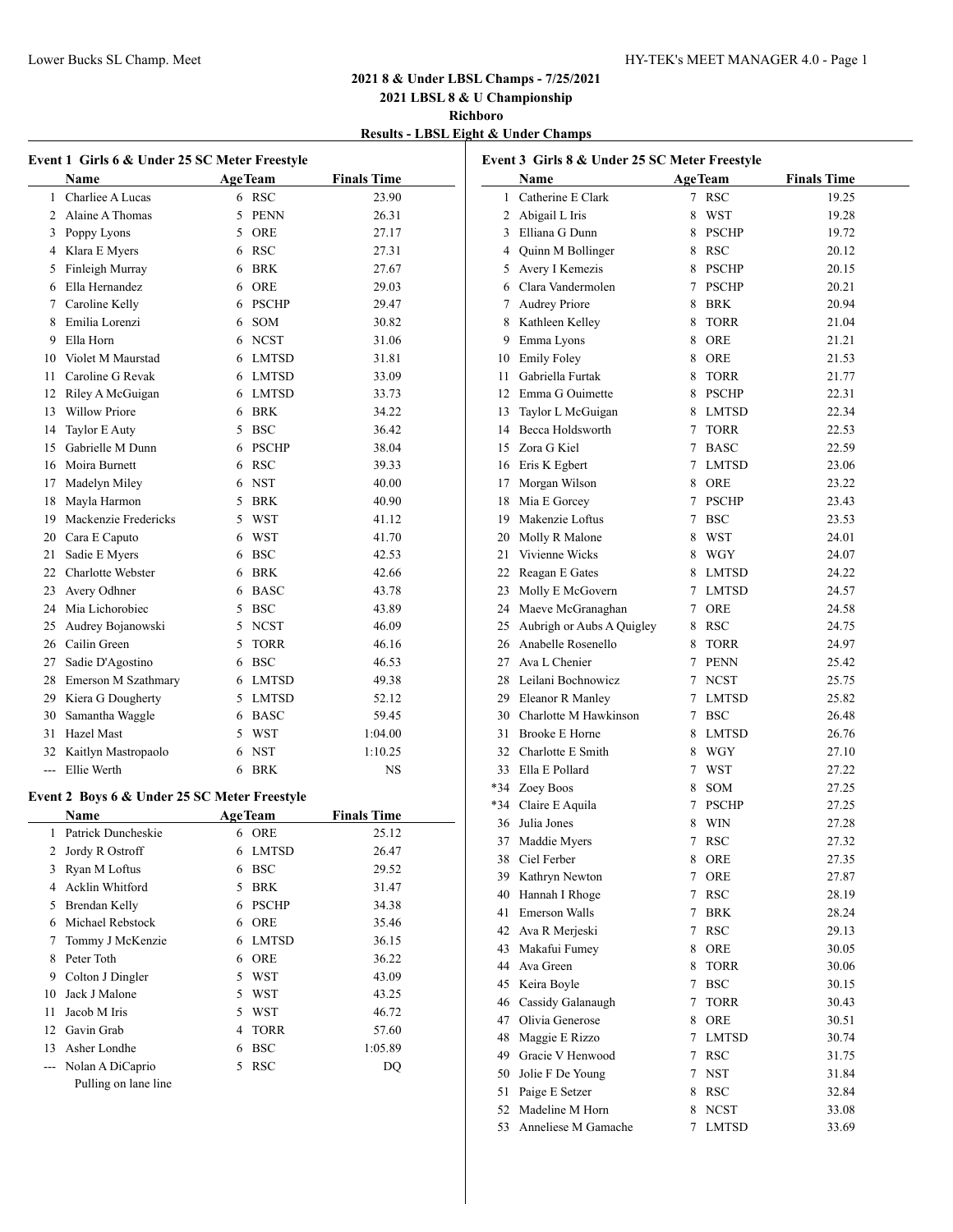# **2021 LBSL 8 & U Championship Richboro Results - LBSL Eight & Under Champs**

| (Event 3 Girls 8 & Under 25 SC Meter Freestyle) |                        |    |                |                    |  |
|-------------------------------------------------|------------------------|----|----------------|--------------------|--|
|                                                 | <b>Name</b>            |    | <b>AgeTeam</b> | <b>Finals Time</b> |  |
|                                                 | 54 Kayleh E Glebe      |    | <b>BASC</b>    | 34.50              |  |
|                                                 | 55 Brigid A Sykes      |    | <b>TORR</b>    | 35.25              |  |
|                                                 | 56 Anna Altomari       | 8. | <b>NCST</b>    | 36.51              |  |
|                                                 | 57 Savannah E Babcock  |    | <b>LMTSD</b>   | 37.49              |  |
|                                                 | 58 Tenebrae A Sweeney  |    | <b>BASC</b>    | 37.97              |  |
| 59                                              | <b>Marilyn Mathews</b> |    | <b>SOM</b>     | 39.61              |  |
| 60                                              | Julia Boyd             |    | TORR           | 40.53              |  |

#### **Event 4 Boys 8 & Under 25 SC Meter Freestyle**

l.

|     | Name                   |                | <b>AgeTeam</b> | <b>Finals Time</b> |
|-----|------------------------|----------------|----------------|--------------------|
|     | 1 Ryder M Ensig        |                | 8 LMTSD        | 16.97              |
|     | 2 Bradley W Lucas      |                | 8 RSC          | 17.90              |
| 3   | <b>Andrew Powell</b>   | 8              | <b>RSC</b>     | 18.13              |
|     | 4 Jaxon T Underwood    |                | 8 NST          | 18.78              |
| 5   | <b>Rhett Brandan</b>   | 8              | <b>TORR</b>    | 19.08              |
|     | 6 Nolan Worrell        | 8              | <b>TORR</b>    | 19.27              |
|     | 7 Riley Johnson        |                | 8 PENN         | 19.51              |
|     | 8 Rusty T Sanders      |                | 8 WGY          | 19.53              |
| 9   | Max Smerechansky       |                | 7 WGY          | 19.74              |
| 10  | Jack Davis             | 8              | <b>TORR</b>    | 20.81              |
| 11  | Marsel R Dobrin        |                | 8 RSC          | 20.82              |
| 12  | Ryan M McMenamin       |                | 8 PSCHP        | 20.87              |
| 13  | Alex Hernandez         |                | 8 ORE          | 21.09              |
|     | 14 Matthew Kaiser      |                | 8 BRK          | 21.29              |
| 15  | Grayson T Chenier      |                | 8 PENN         | 21.35              |
| 16  | Joe / Joey J Descher   |                | 7 RSC          | 21.75              |
| 17  | Calvin A Saguil        |                | 8 LMTSD        | 22.75              |
| 18  | Dawson Ferber          |                | 8 ORE          | 22.81              |
| 19  | Bryce A Scherer        |                | 8 PSCHP        | 23.19              |
|     | 20 Tyler w Golis       |                | 7 NST          | 23.36              |
| 21  | Nathan Kimzey-Strike   |                | 8 ORE          | 23.50              |
| 22  | Hudson Nader           |                | 8 NST          | 23.76              |
| 23  | Griffin Werth          |                | 8 BRK          | 24.37              |
| 24  | Marco A Monaco         |                | 8 LMTSD        | 24.50              |
| 25  | Jacob R Lucas          |                | 8 RSC          | 24.69              |
|     | 26 Brendan M Balasa    |                | 8 BSC          | 24.84              |
| 27  | Liam Shamlian          |                | 8 SOM          | 25.13              |
| 28  | <b>Brandon Burnett</b> |                | 8 RSC          | 25.34              |
| 29  | Owen T Dougherty       |                | 8 LMTSD        | 26.00              |
|     | 30 Logan Lake          |                | 8 ORE          | 26.26              |
| 31  | Charles Huber          |                | 7 PENN         | 26.34              |
|     | *32 Cameron R Caputo   |                | 8 WST          | 26.50              |
| *32 | Samuel E Mast          |                | 8 WST          | 26.50              |
| 34  | Grant Marsden          | 8              | BRK            | 26.96              |
| 35  | Richard T Wang         |                | 8 PSCHP        | 27.75              |
| 36  | Samuel Magid           |                | 8 ORE          | 27.95              |
| 37  | Chase Egan             |                | 7 BSC          | 28.44              |
| 38  | Paul Rebstock          |                | 8 ORE          | 28.75              |
|     | 39 Finn P Scherer      |                | 7 PSCHP        | 29.50              |
| 40  | Declan Grab            | $7^{\circ}$    | <b>TORR</b>    | 29.94              |
| 41  | Leonardo Russo         | $7^{\circ}$    | <b>TORR</b>    | 29.99              |
| 42  | Avery Gore             | 8              | <b>TORR</b>    | 30.16              |
| 43  | Grayden Kron           | $\overline{7}$ | <b>BRK</b>     | 32.31              |
| 44  | Charles Ley            | 7              | ORE            | 33.21              |

| 45 Jack M Markus       |   | LMTSD        | 33.72 |
|------------------------|---|--------------|-------|
| 46 Griffin I DiCaprio  | 8 | <b>RSC</b>   | 34.12 |
| 47 Bennett W Szathmary |   | <b>LMTSD</b> | 38.53 |
| 48 Brayden Thompson    |   | <b>BSC</b>   | 40.92 |
| 49 Aron Kuka           |   | <b>BSC</b>   | 45.40 |
| 50 Jackson P Samson    |   | LMTSD        | 46.84 |
| 51 Owen Geer           |   | <b>BSC</b>   | 58.49 |
| --- Frenki D Tollumbi  |   | <b>BSC</b>   | NS    |

#### **Event 5 Girls 8 & Under 25 SC Meter Breaststroke**

|       | Name                                                             | <b>AgeTeam</b> |              | <b>Finals Time</b> |
|-------|------------------------------------------------------------------|----------------|--------------|--------------------|
|       | 1 Gabriella Furtak                                               |                | 8 TORR       | 28.22              |
|       | 2 Julia R Paczewski                                              |                | 7 RSC        | 28.29              |
|       | 3 Abigail L Iris                                                 |                | 8 WST        | 28.40              |
|       | 4 Morgan Wilson                                                  |                | 8 ORE        | 28.61              |
|       | 5 Elliana G Dunn                                                 |                | 8 PSCHP      | 29.03              |
|       | 6 Perci Synnestvedt                                              |                | 8 BASC       | 29.34              |
|       | 7 Avery L Tomlinson                                              |                | 8 PSCHP      | 29.41              |
|       | 8 Avery R Esteves                                                |                | 8 LMTSD      | 29.84              |
|       | 9 Julia Harris                                                   |                | 8 RSC        | 29.94              |
|       | 10 Avery I Kemezis                                               |                | 8 PSCHP      | 30.06              |
|       | 11 Sophia J Gratten                                              |                | 8 PENN       | 30.64              |
|       | 12 Quinn M Bollinger                                             |                | 8 RSC        | 31.06              |
|       | 13 Rebecca E Montvydas                                           |                | 8 BSC        | 31.84              |
|       | 14 Vivienne Wicks                                                |                | 8 WGY        | 32.22              |
|       | 15 Emma G Ouimette                                               |                | 8 PSCHP      | 32.84              |
|       | 16 Elizabeth Metts                                               |                | 7 BSC        | 33.22              |
|       | 17 Brigid A Sykes                                                | $7^{\circ}$    | <b>TORR</b>  | 33.53              |
|       | 18 Ciel Ferber                                                   |                | 8 ORE        | 34.06              |
|       | 19 Maeve McGranaghan                                             |                | 7 ORE        | 35.04              |
|       | 20 Kathryn Newton                                                |                | 7 ORE        | 35.50              |
|       | 21 Ella E Pollard                                                |                | 7 WST        | 36.16              |
|       | 22 Eleanor R Manley                                              |                | 7 LMTSD      | 37.19              |
|       | 23 Zora G Kiel                                                   |                | 7 BASC       | 38.35              |
|       | 24 Maggie E Rizzo                                                |                | 7 LMTSD      | 38.96              |
|       | 25 Brooke E Horne                                                |                | 8 LMTSD      | 39.19              |
|       | 26 Ella Hernandez                                                |                | 6 ORE        | 41.06              |
|       | 27 Mackenzie Fredericks                                          |                | 5 WST        | 41.41              |
|       | 28 Mayla Harmon                                                  |                | 5 BRK        | 43.62              |
|       | 29 Makafui Fumey                                                 |                | 8 ORE        | 46.03              |
|       | 30 Violet M Maurstad                                             |                | 6 LMTSD      | 49.33              |
|       | 31 Jolie F De Young                                              |                | 7 NST        | 54.02              |
|       | 32 Harper L Hodgson                                              |                | 7 LMTSD      | 54.15              |
|       | 33 Julia Boyd                                                    |                | 7 TORR       | 55.28              |
|       | 34 Marilyn Mathews                                               |                | 7 SOM        | 55.46              |
|       | 35 Savannah E Babcock                                            |                | 7 LMTSD      | 57.52              |
|       | --- Ava Green                                                    | 8              | <b>TORR</b>  | DQ                 |
|       | Alternating Kick                                                 |                |              |                    |
|       | --- Anneliese M Gamache                                          |                | 7 LMTSD      | DQ                 |
|       | Hands brought beyond the hipline during stroke                   |                |              |                    |
|       | Ava R Merjeski                                                   | 7              | <b>RSC</b>   | DQ                 |
|       | <b>Alternating Kick</b>                                          |                |              |                    |
| $---$ | Nancy Wicker                                                     | 7              | TORR         | DQ                 |
|       | One hand touch                                                   |                |              |                    |
| $---$ | Kiera G Dougherty                                                | 5              | <b>LMTSD</b> | DQ                 |
|       | Incomplete stroke cycle other than one pull followed by one kick |                |              |                    |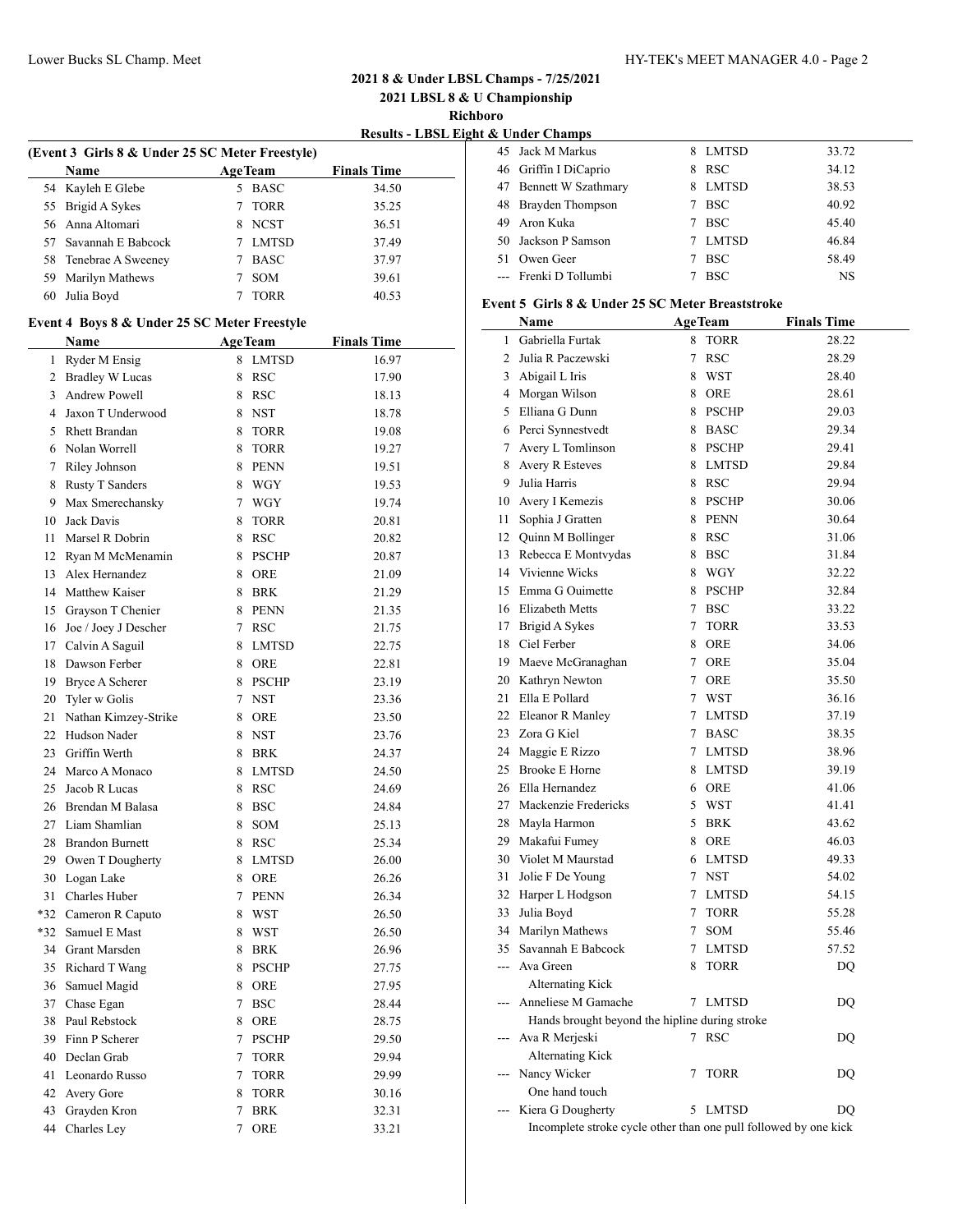**2021 LBSL 8 & U Championship**

**Richboro**

**Results - LBSL Eight & Under Champs**

| (Event 5 Girls 8 & Under 25 SC Meter Breaststroke) |                                                 |        |                |                    |  |
|----------------------------------------------------|-------------------------------------------------|--------|----------------|--------------------|--|
|                                                    | <b>Name</b>                                     |        | <b>AgeTeam</b> | <b>Finals Time</b> |  |
|                                                    | Charlotte M Hawkinson<br>One hand touch         | $\tau$ | <b>BSC</b>     | DO                 |  |
|                                                    | Julia Jones                                     | 8      | WIN            | DQ                 |  |
|                                                    | One hand touch<br>Samantha Waggle               | 6      | <b>BASC</b>    | <b>NS</b>          |  |
|                                                    | Event 6 Boys 8 & Under 25 SC Meter Breaststroke |        |                |                    |  |
|                                                    | <b>Name</b>                                     |        | <b>AgeTeam</b> | <b>Finals Time</b> |  |
| 1                                                  | Ryder M Ensig                                   | 8      | <b>LMTSD</b>   | 25.40              |  |
| $\mathfrak{D}$                                     | Jaxon T Underwood                               | 8      | <b>NST</b>     | 25.57              |  |
| 3                                                  | Joe / Joey J Descher                            | 7      | <b>RSC</b>     | 25.62              |  |
| 4                                                  | Andrew Powell                                   | 8      | <b>RSC</b>     | 26.85              |  |
| 5                                                  | Nathan Kimzey-Strike                            | 8      | <b>ORE</b>     | 27.82              |  |
| *6                                                 | <b>Rusty T Sanders</b>                          | 8      | <b>WGY</b>     | 28.25              |  |
| *6                                                 | Marsel R Dobrin                                 | 8      | <b>RSC</b>     | 28.25              |  |
| 8                                                  | Matthew Kaiser                                  | 8      | <b>BRK</b>     | 28.96              |  |
| 9                                                  | Nolan Worrell                                   | 8      | <b>TORR</b>    | 28.97              |  |
| 10                                                 | Jacob R Lucas                                   | 8      | <b>RSC</b>     | 32.47              |  |
| 11                                                 | Bryce A Scherer                                 | 8      | <b>PSCHP</b>   | 32.91              |  |
| 12                                                 | Brendan M Balasa                                | 8      | <b>BSC</b>     | 34.06              |  |
| 13                                                 | Max Smerechansky                                | 7      | <b>WGY</b>     | 35.19              |  |
| 14                                                 | Owen T Dougherty                                | 8      | <b>LMTSD</b>   | 35.52              |  |
| 15                                                 | Samuel Magid                                    | 8      | <b>ORE</b>     | 35.86              |  |
| 16                                                 | Jack Davis                                      | 8      | <b>TORR</b>    | 35.87              |  |

17 Jack M Markus 8 LMTSD 36.12 18 Cameron R Caputo 8 WST 37.19 19 Grant Marsden 8 BRK 37.26 20 Logan Lake 8 ORE 37.57 21 Grayden Kron 7 BRK 37.96 22 Richard T Wang 8 PSCHP 40.31 23 Bennett W Szathmary 8 LMTSD 42.16 24 Tommy J McKenzie 6 LMTSD 43.53 25 Michael Rebstock 6 ORE 45.78 26 Aron Kuka 7 BSC 1:14.47 27 Jackson P Samson 7 LMTSD 1:27.61 --- Owen Geer 7 BSC DQ

--- Avery Gore 8 TORR DQ

--- Chase Egan 7 BSC DQ

--- Asher Londhe 6 BSC DQ

--- Brayden Thompson 7 BSC DQ

--- Finn P Scherer 7 PSCHP DQ

--- Frenki D Tollumbi 7 BSC DQ

Alternating Kick

One hand touch

Alternating Kick

Alternating Kick

Scissors kick

Scissors kick

Head under for 2 or more strokes

|       | Event 7 Mixed 8 & Under 100 SC Meter Medley Relay |       |                                   |
|-------|---------------------------------------------------|-------|-----------------------------------|
|       | Team                                              | Relay | <b>Finals Time</b>                |
| 1     | <b>RSC</b>                                        | A     | 1:30.01                           |
|       | 1) Julia R Paczewski W7                           |       | 2) Andrew Powell M8               |
|       | 3) Catherine E Clark W7                           |       | 4) Bradley W Lucas M8             |
|       | 2 PSCHP                                           | А     | 1:36.53                           |
|       | 1) Kevin Kelly M8                                 |       | 2) Avery L Tomlinson W8           |
|       | 3) Clara Vandermolen W7                           |       | 4) Elliana G Dunn W8              |
| 3     | <b>RSC</b>                                        | B     | 1:42.04                           |
|       | 1) Julia Harris W8                                |       | 2) Joe / Joey J Descher M7        |
|       | 3) Marsel R Dobrin M8                             |       | 4) Quinn M Bollinger W8           |
|       | 4 ORE                                             | A     | 1:46.50                           |
|       | 1) Emily Foley W8                                 |       | 2) Nathan Kimzey-Strike M8        |
|       | 3) Emma Lyons W8                                  |       | 4) Alex Hernandez M8              |
|       | 5 TORR                                            | A     | 1:46.69                           |
|       | 1) Nancy Wicker W7                                |       | 2) Gabriella Furtak W8            |
|       | 3) Nolan Worrell M8                               |       | 4) Rhett Brandan M8               |
|       | 6 BSC                                             | A     | 1:47.19                           |
|       | 1) Makenzie Loftus W7                             |       |                                   |
|       | 3) Tanner J Pressler M8                           |       | 2) Rebecca E Montvydas W8         |
|       |                                                   |       | 4) Brendan M Balasa M8<br>1:50.78 |
|       | 7 LMTSD                                           | А     |                                   |
|       | 1) Reagan E Gates W8                              |       | 2) Owen T Dougherty M8            |
|       | 3) Ryder M Ensig M8                               |       | 4) Molly E McGovern W7            |
| 8     | <b>PENN</b>                                       | A     | 1:51.75                           |
|       | 1) Riley Johnson M8                               |       | 2) Sophia J Gratten W8            |
|       | 3) Grayson T Chenier M8                           |       | 4) Ava L Chenier W7               |
|       | 9 WGY                                             | A     | 1:57.90                           |
|       | 1) Charlotte E Smith W8                           |       | 2) Vivienne Wicks W8              |
|       | 3) Rusty T Sanders M8                             |       | 4) Max Smerechansky M7            |
|       | 10 LMTSD                                          | B     | 2:00.68                           |
|       | 1) Avery R Esteves W8                             |       | 2) Taylor L McGuigan W8           |
|       | 3) Calvin A Saguil M8                             |       | 4) Marco A Monaco M8              |
| 11    | <b>ORE</b>                                        | D     | 2:01.08                           |
|       | 1) Kathryn Newton W7                              |       | 2) Ciel Ferber W8                 |
|       | 3) Paul Rebstock M8                               |       | 4) Patrick Duncheskie M6          |
|       | 12 NST                                            | А     | 2:01.66                           |
|       | 1) Madelyn Miley W6                               |       | 2) Alexander Kovtounenko M7       |
|       | 3) Jaxon T Underwood M8                           |       | 4) Jolie F De Young W7            |
| $*13$ | WST                                               | А     | 2:02.75                           |
|       | 1) Samuel E Mast M8                               |       | 2) Abigail L Iris W8              |
|       | 3) Molly R Malone W8                              |       | 4) Cameron R Caputo M8            |
| *13   | BRK                                               | А     | 2:02.75                           |
|       | 1) Grant Marsden M8                               |       | 2) Matthew Kaiser M8              |
|       | 3) Audrey Priore W8                               |       | 4) Finleigh Murray W6             |
| 15    | RSC                                               | C     | 2:06.69                           |
|       | 1) Gracie V Henwood W7                            |       | 2) Jacob R Lucas M8               |
|       | 3) Hannah I Rhoge W7                              |       | 4) Griffin I DiCaprio M8          |
|       | 16 ORE                                            | C     | 2:16.12                           |
|       | 1) Poppy Lyons W5                                 |       | 2) Samuel Magid M8                |
|       | 3) Maeve McGranaghan W7                           |       | 4) Makafui Fumey W8               |
| 17    | LMTSD                                             | С     |                                   |
|       |                                                   |       | 2:17.75                           |
|       | 1) Eris K Egbert W7                               |       | 2) Brooke E Horne W8              |
|       | 3) Jordy R Ostroff M6                             |       | 4) Jack M Markus M8               |
|       | 18 RSC                                            | D     | 2:18.75                           |
|       | 1) Aubrigh or Aubs A Quigley W8                   |       | 2) Ava R Merjeski W7              |
|       | 3) Maddie Myers W7                                |       | 4) Brandon Burnett M8             |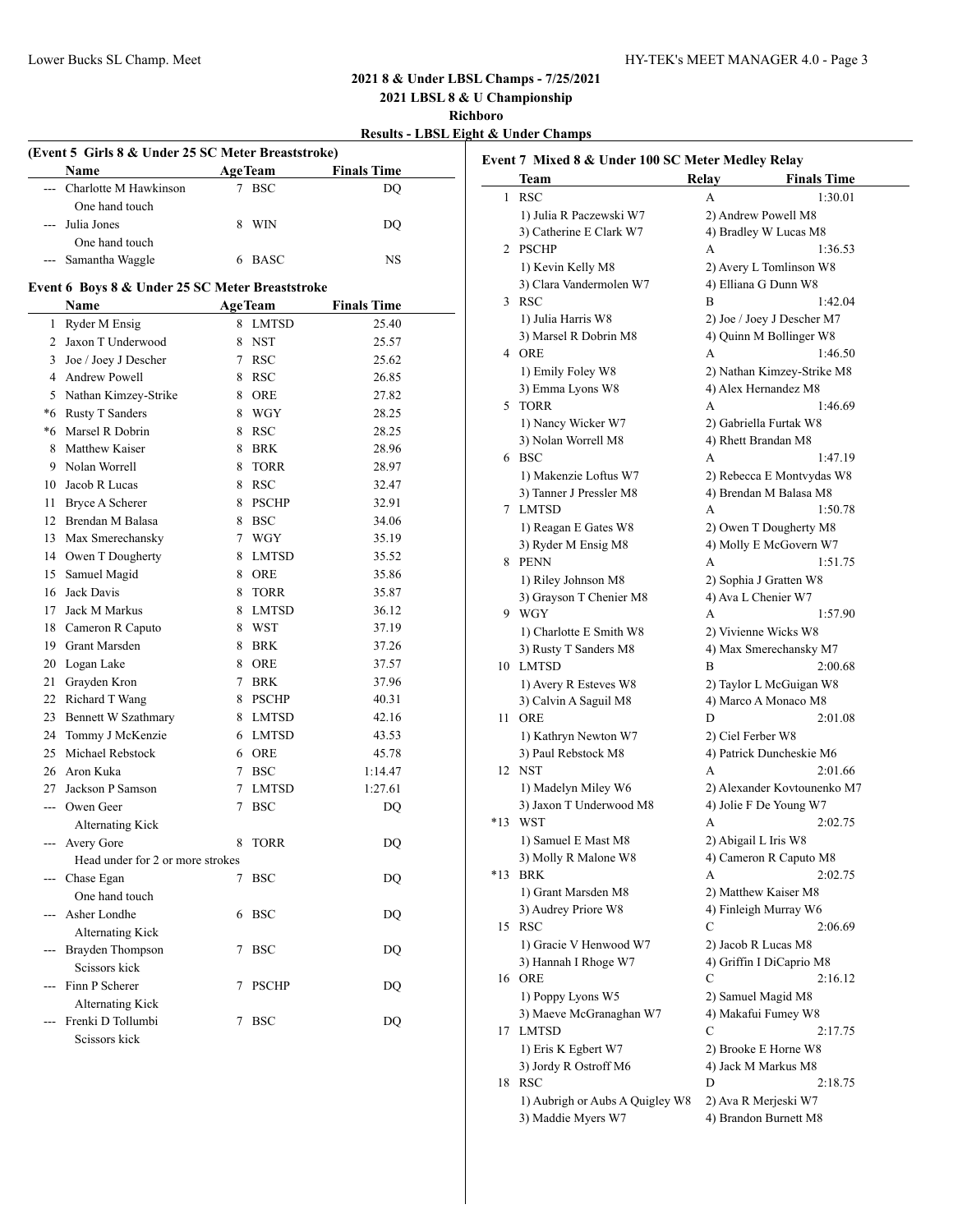**2021 LBSL 8 & U Championship**

**Richboro**

**Results - LBSL Eight & Under Champs**

| (Event 7 Mixed 8 & Under 100 SC Meter Medley Relay) |                                                             |                         |                             |  |
|-----------------------------------------------------|-------------------------------------------------------------|-------------------------|-----------------------------|--|
|                                                     | Team                                                        | Relay                   | <b>Finals Time</b>          |  |
| 19                                                  | <b>BASC</b>                                                 | A                       | 2:24.51                     |  |
|                                                     | 1) Avery Odhner W6                                          | 2) Perci Synnestvedt W8 |                             |  |
|                                                     | 3) Zora G Kiel W7                                           |                         | 4) Tenebrae A Sweeney W7    |  |
| 20                                                  | <b>SOM</b>                                                  | A                       | 2:26.13                     |  |
|                                                     | 1) Liam Shamlian M8                                         | 2) Marilyn Mathews W7   |                             |  |
|                                                     | 3) Olivia Mamikonyan W8                                     | 4) Zoey Boos W8         |                             |  |
| 21                                                  | <b>BSC</b>                                                  | R                       | 2:32.82                     |  |
|                                                     | 1) Keira Boyle W7                                           | 2) Chase Egan M7        |                             |  |
|                                                     | 3) Ryan M Loftus M6                                         |                         | 4) Charlotte M Hawkinson W7 |  |
| 22                                                  | <b>TORR</b>                                                 | C                       | 2:35.41                     |  |
|                                                     | 1) Ava Green W8                                             | 2) Julia Boyd W7        |                             |  |
|                                                     | 3) Anabelle Rosenello W8                                    | 4) Cassidy Galanaugh W7 |                             |  |
| 23                                                  | <b>NCST</b>                                                 | A                       | 2:49.63                     |  |
|                                                     | 1) Madeline M Horn W8                                       |                         | 2) Leilani Bochnowicz W7    |  |
|                                                     | 3) Ella Horn W6                                             | 4) Anna Altomari W8     |                             |  |
|                                                     | 24 WST                                                      | B                       | 3:04.91                     |  |
|                                                     | 1) Cara E Caputo W6                                         | 2) Ella E Pollard W7    |                             |  |
|                                                     | 3) Jacob M Iris M5                                          | 4) Jack J Malone M5     |                             |  |
| ---                                                 | <b>PSCHP</b>                                                | В                       | DQ                          |  |
|                                                     | Changed order of swimmers                                   |                         |                             |  |
|                                                     | 1) Richard T Wang M8                                        | 2) Avery I Kemezis W8   |                             |  |
|                                                     | 3) Emma G Ouimette W8                                       |                         | 4) Ryan M McMenamin M8      |  |
| $---$                                               | <b>RSC</b>                                                  | E                       | DO                          |  |
|                                                     | Stroke Infraction swimmer #2: Alternating Kick - breast     |                         |                             |  |
|                                                     | 1) Charliee A Lucas W6                                      | 2) Moira Burnett W6     |                             |  |
|                                                     | 3) Klara E Myers W6                                         | 4) Paige E Setzer W8    |                             |  |
| ---                                                 | ORE                                                         | B                       | DO                          |  |
|                                                     | Stroke Infraction swimmer #1: Did not finish on back - back |                         |                             |  |
|                                                     | 1) Olivia Generose W8                                       | 2) Morgan Wilson W8     |                             |  |
|                                                     | 3) Logan Lake M8                                            | 4) Dawson Ferber M8     |                             |  |
|                                                     | <b>TORR</b>                                                 | B                       | DQ                          |  |
|                                                     | Stroke Infraction swimmer #2: Scissors kick - fly           |                         |                             |  |
|                                                     | 1) Jack Davis M8                                            | 2) Brigid A Sykes W7    |                             |  |
|                                                     | 3) Kathleen Kelley W8                                       | 4) Becca Holdsworth W7  |                             |  |
|                                                     |                                                             |                         |                             |  |

### **Event 8 Girls 6 & Under 25 SC Meter Backstroke**

|    | Name                 |   | <b>AgeTeam</b> | <b>Finals Time</b> |
|----|----------------------|---|----------------|--------------------|
| 1  | Charliee A Lucas     |   | 6 RSC          | 29.03              |
| 2  | Caroline Kelly       | 6 | <b>PSCHP</b>   | 29.89              |
| 3  | Ella Hernandez       | 6 | <b>ORE</b>     | 31.63              |
| 4  | Emilia Lorenzi       | 6 | <b>SOM</b>     | 33.21              |
| 5  | Caroline G Revak     | 6 | <b>LMTSD</b>   | 33.50              |
| 6  | Alaine A Thomas      | 5 | <b>PENN</b>    | 33.62              |
| 7  | Poppy Lyons          | 5 | <b>ORE</b>     | 33.66              |
| 8  | Klara E Myers        | 6 | <b>RSC</b>     | 33.69              |
| 9  | Finleigh Murray      | 6 | <b>BRK</b>     | 35.06              |
| 10 | Kayleh E Glebe       | 5 | <b>BASC</b>    | 37.61              |
| 11 | Riley A McGuigan     | 6 | <b>LMTSD</b>   | 38.07              |
| 12 | <b>Willow Priore</b> | 6 | <b>BRK</b>     | 39.97              |
| 13 | Moira Burnett        | 6 | <b>RSC</b>     | 40.54              |
| 14 | Gabrielle M Dunn     | 6 | <b>PSCHP</b>   | 42.25              |
| 15 | Cara E Caputo        | 6 | WST            | 42.63              |
| 16 | Ella Horn            | 6 | <b>NCST</b>    | 43.78              |
| 17 | Madelyn Miley        | 6 | <b>NST</b>     | 44.18              |
| 18 | Rae M Hodgson        | 6 | <b>LMTSD</b>   | 45.02              |

| 19 | Sadie D'Agostino       | 6  | <b>BSC</b> | 48.28   |
|----|------------------------|----|------------|---------|
| 20 | Sadie E Myers          |    | 6 BSC      | 50.19   |
| 21 | Avery Odhner           |    | 6 BASC     | 50.57   |
|    | 22 Cailin Green        |    | 5 TORR     | 53.21   |
|    | 23 Kiera G Dougherty   |    | 5 LMTSD    | 54.47   |
|    | 24 Emerson M Szathmary |    | 6 LMTSD    | 54.63   |
|    | 25 Taylor E Auty       | 5. | <b>BSC</b> | 55.62   |
|    | 26 Audrey Bojanowski   |    | 5 NCST     | 55.81   |
| 27 | Hazel Mast             | 5. | WST        | 1:03.13 |
| 28 | Mia Lichorobiec        |    | 5 BSC      | 1:03.57 |
| 29 | Kaitlyn Mastropaolo    | 6  | <b>NST</b> | 1:36.23 |

#### **Event 9 Boys 6 & Under 25 SC Meter Backstroke**

|   | Name                 |    | <b>AgeTeam</b> | <b>Finals Time</b> |
|---|----------------------|----|----------------|--------------------|
|   | Jordy R Ostroff      |    | 6 LMTSD        | 29.06              |
|   | 2 Patrick Duncheskie |    | 6 ORE          | 30.50              |
|   | 3 Ryan M Loftus      | 6  | <b>BSC</b>     | 34.52              |
|   | 4 Peter Toth         |    | 6 ORE          | 35.46              |
|   | 5 Acklin Whitford    | 5. | BRK            | 36.31              |
| 6 | Brendan Kelly        | 6  | <b>PSCHP</b>   | 37.25              |
|   | Michael Rebstock     |    | 6 ORE          | 43.25              |
| 8 | Colton J Dingler     | 5. | WST            | 59.78              |
| 9 | Jacob M Iris         | 5. | WST            | 1:01.64            |
|   | 10 Nolan A DiCaprio  |    | <b>RSC</b>     | 1:23.34            |

#### **Event 10 Girls 8 & Under 25 SC Meter Backstroke**

|                | Name                      |   | <b>AgeTeam</b> | <b>Finals Time</b> |
|----------------|---------------------------|---|----------------|--------------------|
| 1              | Quinn M Bollinger         | 8 | <b>RSC</b>     | 23.69              |
| $\overline{c}$ | Clara Vandermolen         | 7 | <b>PSCHP</b>   | 24.32              |
| 3              | Kathleen Kelley           | 8 | <b>TORR</b>    | 25.77              |
| 4              | Taylor L McGuigan         | 8 | <b>LMTSD</b>   | 25.97              |
| 5              | Reagan E Gates            | 8 | <b>LMTSD</b>   | 26.45              |
| 6              | Makenzie Loftus           | 7 | <b>BSC</b>     | 27.31              |
| 7              | Julia Harris              | 8 | <b>RSC</b>     | 27.87              |
| 8              | Eris K Egbert             | 7 | <b>LMTSD</b>   | 28.53              |
| 9              | Gabriella Furtak          | 8 | <b>TORR</b>    | 28.86              |
| 10             | Leilani Bochnowicz        | 7 | <b>NCST</b>    | 28.97              |
| 11             | <b>Emily Foley</b>        | 8 | <b>ORE</b>     | 29.19              |
| 12             | Emma G Ouimette           | 8 | <b>PSCHP</b>   | 29.47              |
| 13             | Aubrigh or Aubs A Quigley | 8 | <b>RSC</b>     | 29.68              |
| 14             | Ava L Chenier             | 7 | <b>PENN</b>    | 30.00              |
| 15             | Molly E McGovern          | 7 | <b>LMTSD</b>   | 30.10              |
| 16             | Olivia Mamikonyan         | 8 | <b>SOM</b>     | 31.57              |
| 17             | Hannah I Rhoge            | 7 | <b>RSC</b>     | 31.64              |
| 18             | Paige E Setzer            | 8 | <b>RSC</b>     | 31.81              |
| 19             | <b>Audrey Priore</b>      | 8 | <b>BRK</b>     | 31.96              |
| 20             | Rebecca E Montvydas       | 8 | <b>BSC</b>     | 31.97              |
| 21             | Kathryn Newton            | 7 | <b>ORE</b>     | 32.06              |
| 22             | Mia E Gorcey              | 7 | <b>PSCHP</b>   | 32.26              |
| 23             | Julia Jones               | 8 | <b>WIN</b>     | 32.45              |
| 24             | Elizabeth Metts           | 7 | <b>BSC</b>     | 32.82              |
| 25             | <b>Brooke E Horne</b>     | 8 | <b>LMTSD</b>   | 32.94              |
| 26             | Morgan Wilson             | 8 | <b>ORE</b>     | 33.28              |
| 27             | Nancy Wicker              | 7 | <b>TORR</b>    | 33.84              |
| 28             | Charlotte M Hawkinson     | 7 | <b>BSC</b>     | 34.50              |
| 29             | Ava Green                 | 8 | <b>TORR</b>    | 35.06              |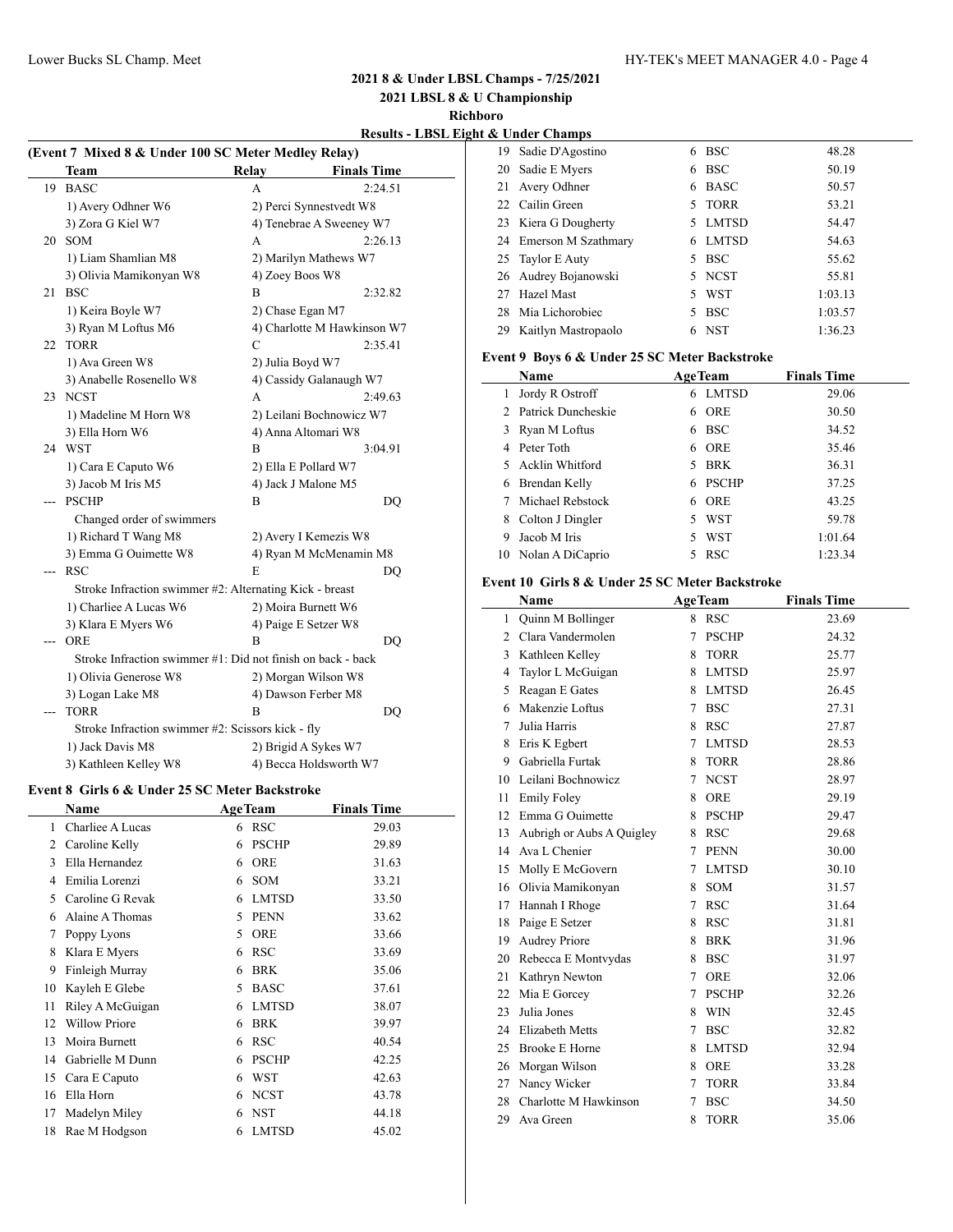**Event 12 Girls 8 & Under 25 SC Meter Butterfly**

# **2021 8 & Under LBSL Champs - 7/25/2021**

**2021 LBSL 8 & U Championship**

**Richboro**

**Results - LBSL Eight & Under Champs**

| (Event 10 Girls 8 & Under 25 SC Meter Backstroke) |                                                        |             |                |                    |  |  |
|---------------------------------------------------|--------------------------------------------------------|-------------|----------------|--------------------|--|--|
|                                                   | Name                                                   |             | <b>AgeTeam</b> | <b>Finals Time</b> |  |  |
| 30                                                | Claire E Aquila                                        |             | 7 PSCHP        | 36.17              |  |  |
| 31                                                | Savannah E Babcock                                     |             | 7 LMTSD        | 36.47              |  |  |
|                                                   | 32 Emerson Walls                                       |             | 7 BRK          | 36.55              |  |  |
|                                                   | 33 Cassidy Galanaugh                                   |             | 7 TORR         | 36.77              |  |  |
|                                                   | 34 Makafui Fumey                                       |             | 8 ORE          | 38.31              |  |  |
|                                                   | 35 Rae M Hodgson                                       |             | 6 LMTSD        | 40.60              |  |  |
|                                                   | 36 Julia Boyd                                          |             | 7 TORR         | 41.71              |  |  |
|                                                   | 37 Madeline M Horn                                     |             | 8 NCST         | 41.84              |  |  |
|                                                   | 38 Brigid A Sykes                                      |             | 7 TORR         | 43.04              |  |  |
|                                                   | 39 Marilyn Mathews                                     |             | 7 SOM          | 43.21              |  |  |
|                                                   | 40 Anna Altomari                                       |             | 8 NCST         | 43.88              |  |  |
| 41                                                | Harper L Hodgson                                       |             | 7 LMTSD        | 44.22              |  |  |
|                                                   | 42 Anneliese M Gamache                                 |             | 7 LMTSD        | 47.11              |  |  |
| 43                                                | Jolie F De Young                                       |             | 7 NST          | 48.43              |  |  |
|                                                   | 44 Chelsea Edeline                                     | 8           | <b>TORR</b>    | 52.60              |  |  |
|                                                   | 45 Zora G Kiel                                         | $7^{\circ}$ | <b>BASC</b>    | 58.18              |  |  |
|                                                   | --- Gracie V Henwood                                   | $7^{\circ}$ | <b>RSC</b>     | DQ                 |  |  |
|                                                   | Shoulders past vertical toward breast                  |             |                |                    |  |  |
|                                                   | --- Charlotte E Smith                                  |             | 8 WGY          | NS                 |  |  |
|                                                   |                                                        |             |                |                    |  |  |
|                                                   | Event 11 Boys 8 & Under 25 SC Meter Backstroke<br>Name |             | <b>AgeTeam</b> | <b>Finals Time</b> |  |  |
|                                                   | 1 Kevin Kelly                                          |             | 8 PSCHP        | 22.97              |  |  |
| $\overline{2}$                                    | Tanner J Pressler                                      | 8           | <b>BSC</b>     | 23.33              |  |  |
|                                                   | 3 Rhett Brandan                                        | 8           | TORR           | 23.72              |  |  |
|                                                   | 4 Riley Johnson                                        |             | 8 PENN         | 24.77              |  |  |
|                                                   |                                                        |             |                |                    |  |  |
|                                                   | 5 Max Smerechansky                                     |             | 7 WGY          | 25.78              |  |  |
|                                                   | 6 Hudson Nader                                         |             | 8 NST          | 27.22              |  |  |
|                                                   | *7 Ryan M McMenamin                                    |             | 8 PSCHP        | 27.81              |  |  |
| $*7$                                              | Jack Davis                                             | 8.          | TORR           | 27.81              |  |  |
| 9                                                 | <b>Grant Marsden</b>                                   |             | 8 BRK          | 27.82              |  |  |
|                                                   | 10 Marco A Monaco                                      |             | 8 LMTSD        | 28.25              |  |  |
| 11                                                | Richard T Wang                                         |             | 8 PSCHP        | 28.62              |  |  |
|                                                   | 12 Griffin Werth                                       |             | 8 BRK          | 30.34              |  |  |
|                                                   | 13 Liam Shamlian                                       |             | 8 SOM          | 30.78              |  |  |
|                                                   | 14 Griffin I DiCaprio                                  |             | 8 RSC          | 31.38              |  |  |
|                                                   | 15 Charles Huber                                       | $7^{\circ}$ | <b>PENN</b>    | 31.50              |  |  |
|                                                   | 16 Tyler w Golis                                       |             | 7 NST          | 31.96              |  |  |
|                                                   | 17 Nathan Kimzey-Strike                                |             | 8 ORE          | 32.12              |  |  |
| 18                                                | Samuel Magid                                           |             | 8 ORE          | 32.22              |  |  |
|                                                   | 19 Owen T Dougherty                                    | 8           | LMTSD          | 33.16              |  |  |
| 20                                                | Samuel E Mast                                          |             | 8 WST          | 34.10              |  |  |
| 21                                                | Declan Grab                                            |             | 7 TORR         | 35.75              |  |  |
|                                                   | 22 Brandon Burnett                                     |             | 8 RSC          | 36.06              |  |  |
|                                                   | 23 Grayden Kron                                        | $7^{\circ}$ | <b>BRK</b>     | 36.97              |  |  |
|                                                   | 24 Bennett W Szathmary                                 |             | 8 LMTSD        | 39.45              |  |  |
|                                                   | 25 Leonardo Russo                                      | 7           | <b>TORR</b>    | 39.68              |  |  |
|                                                   | 26 Avery Gore                                          | 8           | <b>TORR</b>    | 41.66              |  |  |
| 27                                                | Charles Ley                                            | 7           | ORE            | 42.53              |  |  |
|                                                   | 28 Paul Rebstock                                       |             | 8 ORE          | 48.08              |  |  |
|                                                   | 29 Brayden Thompson                                    | 7           | <b>BSC</b>     | 50.50              |  |  |
| 30                                                | Frenki D Tollumbi                                      | 7           | <b>BSC</b>     | 52.63              |  |  |
| 31                                                | Jackson P Samson                                       | 7           | LMTSD          | 1:07.72            |  |  |
|                                                   |                                                        |             |                |                    |  |  |

|                | <b>Name</b>                                   |                 | <b>AgeTeam</b> | <b>Finals Time</b> |
|----------------|-----------------------------------------------|-----------------|----------------|--------------------|
| 1              | Catherine E Clark                             | $\tau$          | <b>RSC</b>     | 19.20              |
| $\overline{2}$ | Julia R Paczewski                             | 7               | <b>RSC</b>     | 22.43              |
| 3              | Clara Vandermolen                             | $\tau$          | <b>PSCHP</b>   | 22.63              |
|                | 4 Abigail L Iris                              | 8               | <b>WST</b>     | 23.38              |
| 5              | Kathleen Kelley                               | 8               | <b>TORR</b>    | 24.65              |
|                | 6 Emma Lyons                                  | 8               | ORE            | 24.72              |
| 7              | Sophia J Gratten                              | 8               | <b>PENN</b>    | 28.18              |
| 8              | Molly R Malone                                | 8               | <b>WST</b>     | 28.35              |
| 9              | Zoey Boos                                     | 8               | SOM            | 29.10              |
| 10             | Molly E McGovern                              | $7\phantom{.0}$ | <b>LMTSD</b>   | 30.97              |
| 11             | Eleanor R Manley                              |                 | 7 LMTSD        | 32.93              |
| 12             | Nancy Wicker                                  | 7               | <b>TORR</b>    | 33.19              |
| 13             | Ciel Ferber                                   | 8               | ORE            | 33.56              |
|                | 14 Ava R Merjeski                             | $\tau$          | <b>RSC</b>     | 34.20              |
|                | 15 Perci Synnestvedt                          | 8               | <b>BASC</b>    | 34.43              |
|                | 16 Maddie Myers                               | $\tau$          | <b>RSC</b>     | 34.79              |
|                | 17 Mia E Gorcey                               | $\tau$          | <b>PSCHP</b>   | 35.03              |
| 18             | Eris K Egbert                                 | 7               | LMTSD          | 35.15              |
|                | 19 Vivienne Wicks                             | 8               | WGY            | 37.50              |
|                | 20 Claire E Aquila                            | 7               | <b>PSCHP</b>   | 38.28              |
| 21             | Olivia Generose                               | 8               | <b>ORE</b>     | 39.91              |
|                | 22 Charlotte E Smith                          | 8               | WGY            | 41.38              |
|                | 23 Avery R Esteves                            | 8               | LMTSD          | 41.66              |
|                | --- Maggie E Rizzo                            | 7               | LMTSD          | DQ                 |
|                | Kick breaststroke type                        |                 |                |                    |
|                | <b>Audrey Priore</b>                          | 8               | <b>BRK</b>     | DQ                 |
|                | Kick breaststroke type                        |                 |                |                    |
|                | Anabelle Rosenello                            | 8               | TORR           | DQ                 |
|                | Alternating Kick                              |                 |                |                    |
| $\overline{a}$ | Klara E Myers                                 | 6               | <b>RSC</b>     | DO                 |
|                | Scissors kick                                 |                 |                |                    |
|                | Keira Boyle                                   | 7               | <b>BSC</b>     | DQ                 |
|                | Scissors kick                                 |                 |                |                    |
| ---            | Taylor E Auty                                 | 5               | <b>BSC</b>     | DQ                 |
|                | <b>Alternating Kick</b>                       |                 |                |                    |
|                | --- Anna Altomari                             | 8               | <b>NCST</b>    | <b>NS</b>          |
|                | Event 13 Boys 8 & Under 25 SC Meter Butterfly |                 |                |                    |

|    | Name                   |   | <b>AgeTeam</b> | <b>Finals Time</b> |  |
|----|------------------------|---|----------------|--------------------|--|
|    | Alexander Kovtounenko  |   | <b>NST</b>     | 19.32              |  |
| 2  | <b>Bradley W Lucas</b> | 8 | <b>RSC</b>     | 21.75              |  |
| 3  | Tanner J Pressler      | 8 | <b>BSC</b>     | 22.15              |  |
| 4  | Andrew Powell          | 8 | <b>RSC</b>     | 23.52              |  |
| 5  | Jaxon T Underwood      | 8 | <b>NST</b>     | 24.11              |  |
| 6  | Nolan Worrell          | 8 | <b>TORR</b>    | 24.59              |  |
| 7  | Kevin Kelly            | 8 | <b>PSCHP</b>   | 24.85              |  |
| 8  | Marsel R Dobrin        | 8 | <b>RSC</b>     | 25.53              |  |
| 9  | Jacob R Lucas          | 8 | <b>RSC</b>     | 26.09              |  |
| 10 | Alex Hernandez         | 8 | <b>ORE</b>     | 26.18              |  |
| 11 | Rhett Brandan          | 8 | <b>TORR</b>    | 26.54              |  |
| 12 | Grayson T Chenier      | 8 | <b>PENN</b>    | 26.98              |  |
| 13 | Ryan M McMenamin       | 8 | <b>PSCHP</b>   | 27.16              |  |
|    | 14 Calvin A Saguil     | 8 | <b>LMTSD</b>   | 27.63              |  |